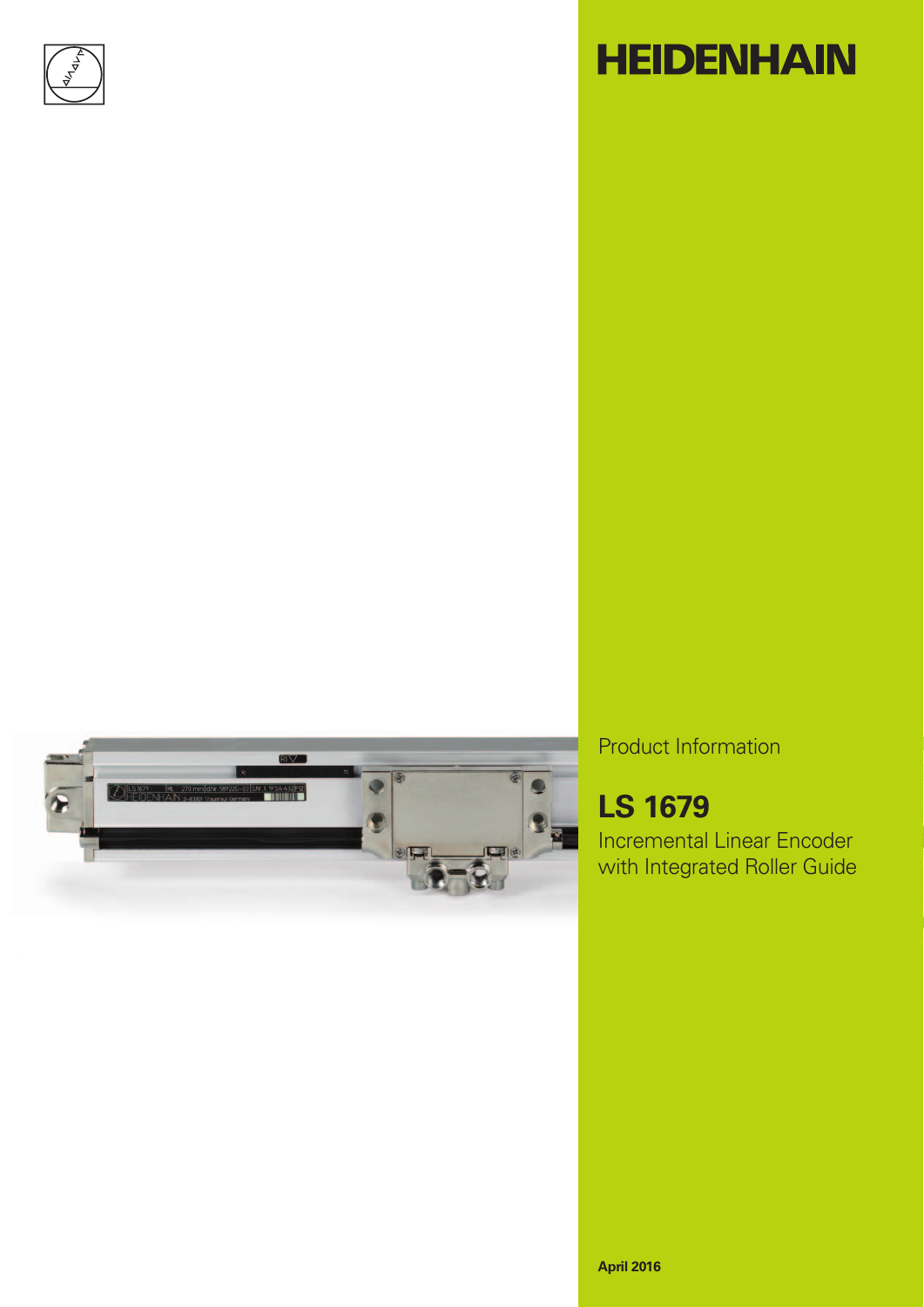### **LS 1679**

- **Incremental linear encoder for measuring steps to 5 µm or 1 µm**
- **Integrated wear-free roller guide with steel ball bearings on steel rods**
- **Large mounting tolerances when connected by coupling rod or spring rod**
- **Reference marks selectable every 50 mm**





 $mm$  $< 6$  mm:  $\pm 0.2$  mm

 $\mathbb{O}, \mathbb{O}$  = Mounting options

- $F =$ Machine guideway<br> $P =$ Gauging points for
- $P =$  Gauging points for alignment<br>  $P =$  Required mating dimensions
- $\circledR = \text{Required mating dimensions}$ <br> $\circledR = \text{Reference mark position}$
- $\circledR =$  Reference mark position<br> $\circledS =$  Beginning of measuring I
- $\circledcirc$  = Beginning of measuring length (ML)<br> $\Rightarrow$  = Direction of scanning unit motion for
- = Direction of scanning unit motion for output signals in accordance with interface description

59.2

 $2.2$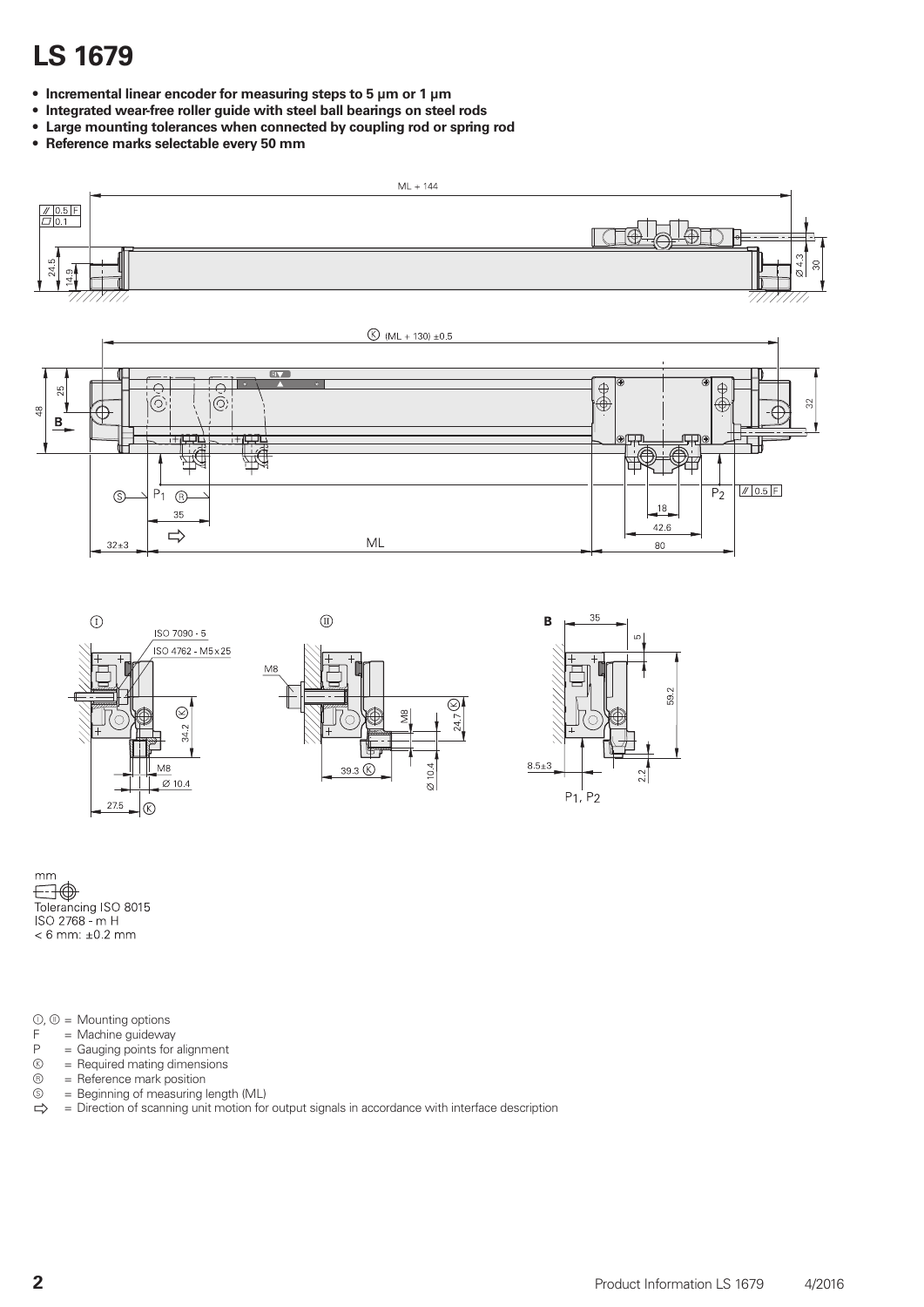

| <b>Specifications</b>                                                   | <b>LS 1679</b>                                                                                                                                 |               |  |  |  |  |  |
|-------------------------------------------------------------------------|------------------------------------------------------------------------------------------------------------------------------------------------|---------------|--|--|--|--|--|
| <b>Measuring standard</b><br>Coefficient of linear expansion            | Glass scale with DIADUR graduation<br>$\alpha_{\text{therm}} \approx (8 \pm 1) \cdot 10^{-6} \text{ K}^{-1}$                                   |               |  |  |  |  |  |
| <b>Accuracy grade</b>                                                   | $±10 \mu m$                                                                                                                                    |               |  |  |  |  |  |
| <b>Measuring length ML*</b> in mm                                       | 370 420 470 <sup>1)</sup><br>220 270<br>320<br>120<br>170<br>70                                                                                |               |  |  |  |  |  |
| Reference marks*                                                        | One, located 35 mm from the beginning or end of the measuring length, or selectable via magnet<br>every 50 mm                                  |               |  |  |  |  |  |
| <b>Interface</b>                                                        | <b>CLUTTL</b>                                                                                                                                  |               |  |  |  |  |  |
| Measuring step<br>(after 4-fold evaluation)                             | $5 \mu m$<br>$1 \mu m$                                                                                                                         |               |  |  |  |  |  |
| Edge separation a                                                       | $\geq 1.6$ µs                                                                                                                                  | $\geq 0.8$ µs |  |  |  |  |  |
| <b>Electrical connection</b>                                            | Connecting cable, cable outlet at mounting block, left or right                                                                                |               |  |  |  |  |  |
| Length*                                                                 | 3 m/6 $\overline{m^{1}}$                                                                                                                       |               |  |  |  |  |  |
| Connecting element*                                                     | With connector, male, 12-pin; coupling, male, 12-pin or with D-sub connector, 9-pin                                                            |               |  |  |  |  |  |
| Voltage supply<br>(without load)                                        | DC 5 V ±0.25 V/< 120 mA                                                                                                                        |               |  |  |  |  |  |
| <b>Traversing speed</b>                                                 | $\leq 60$ m/min                                                                                                                                |               |  |  |  |  |  |
| <b>Required moving force</b>                                            | $\leq 5 N$                                                                                                                                     |               |  |  |  |  |  |
| Vibration 55 Hz to 2000 Hz<br><b>Shock</b> 11 ms<br><b>Acceleration</b> | $\leq$ 150 m/s <sup>2</sup> (EN 60068-2-6)<br>$\leq$ 300 m/s <sup>2</sup> (EN 60068-2-27)<br>$\leq 30$ m/s <sup>2</sup> in measuring direction |               |  |  |  |  |  |
| <b>Operating temperature</b>                                            | $0 °C$ to $+50 °C$                                                                                                                             |               |  |  |  |  |  |
| <b>Protection EN 60529</b>                                              | IP53 when mounted as per Mounting Instructions                                                                                                 |               |  |  |  |  |  |
| <b>Mass</b>                                                             | 0.46 kg + 1.34 kg/m measuring length                                                                                                           |               |  |  |  |  |  |
| <b>Coupling the scanning unit*</b>                                      | By coupling rod (accessory) or spring rod                                                                                                      |               |  |  |  |  |  |

**\*** Please select when ordering 1) Further lengths up to 2270 mm upon request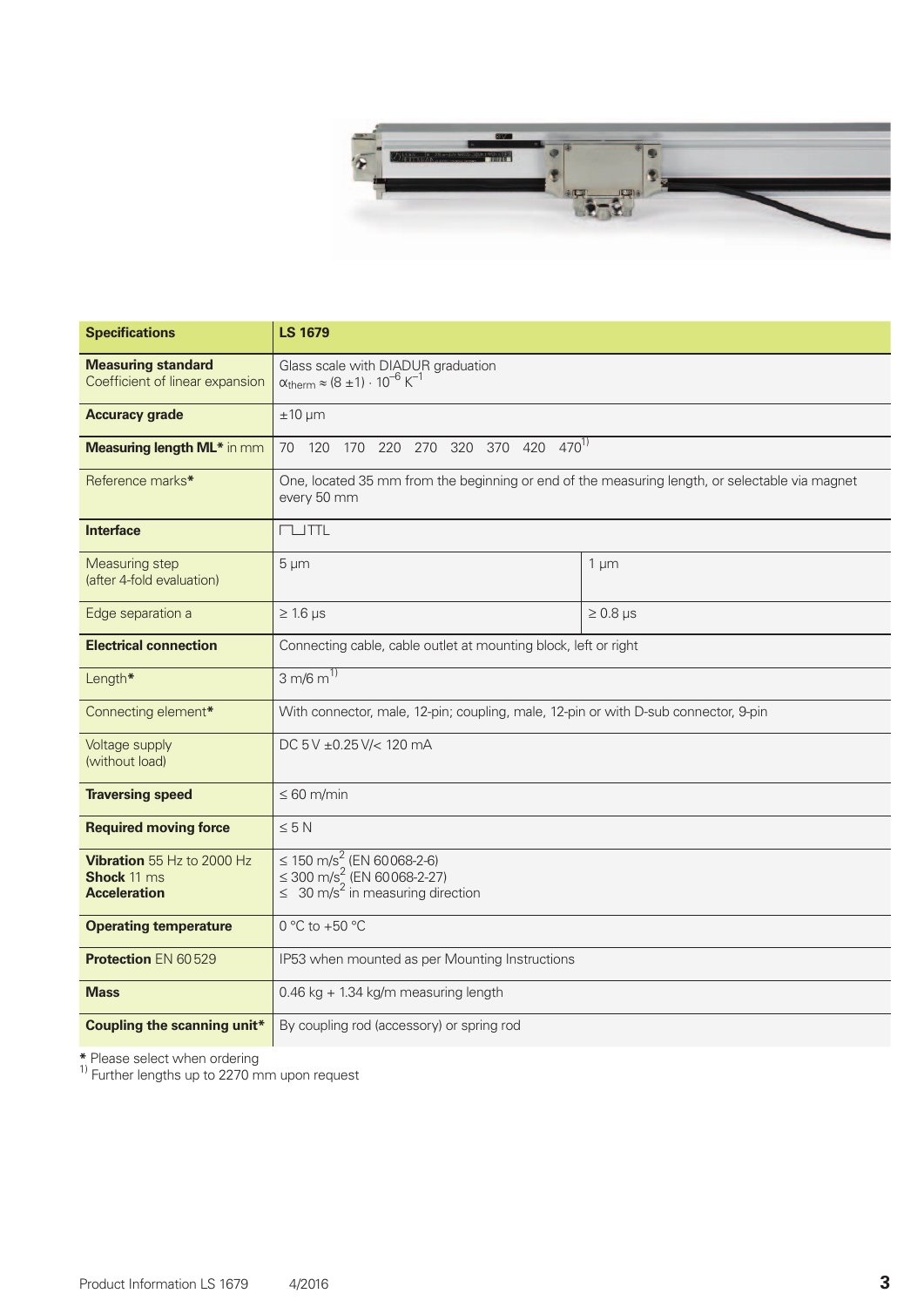### Mounting accessories

#### **Coupling rod**

For coupling the LS 1679 to press brakes and bending machines, includes bolts

ID 538768-01





 $mm$  $\bigoplus$ Tolerancing ISO 8015<br>ISO 2768 - m H  $< 6$  mm:  $±0.2$  mm



#### **Coupling the scanning unit via coupling rod**



 $10^{\circ}$  max.  $10^{\circ}$  max.

mm  $< 6$  mm:  $\pm 0.2$  mm

F = Machine guideway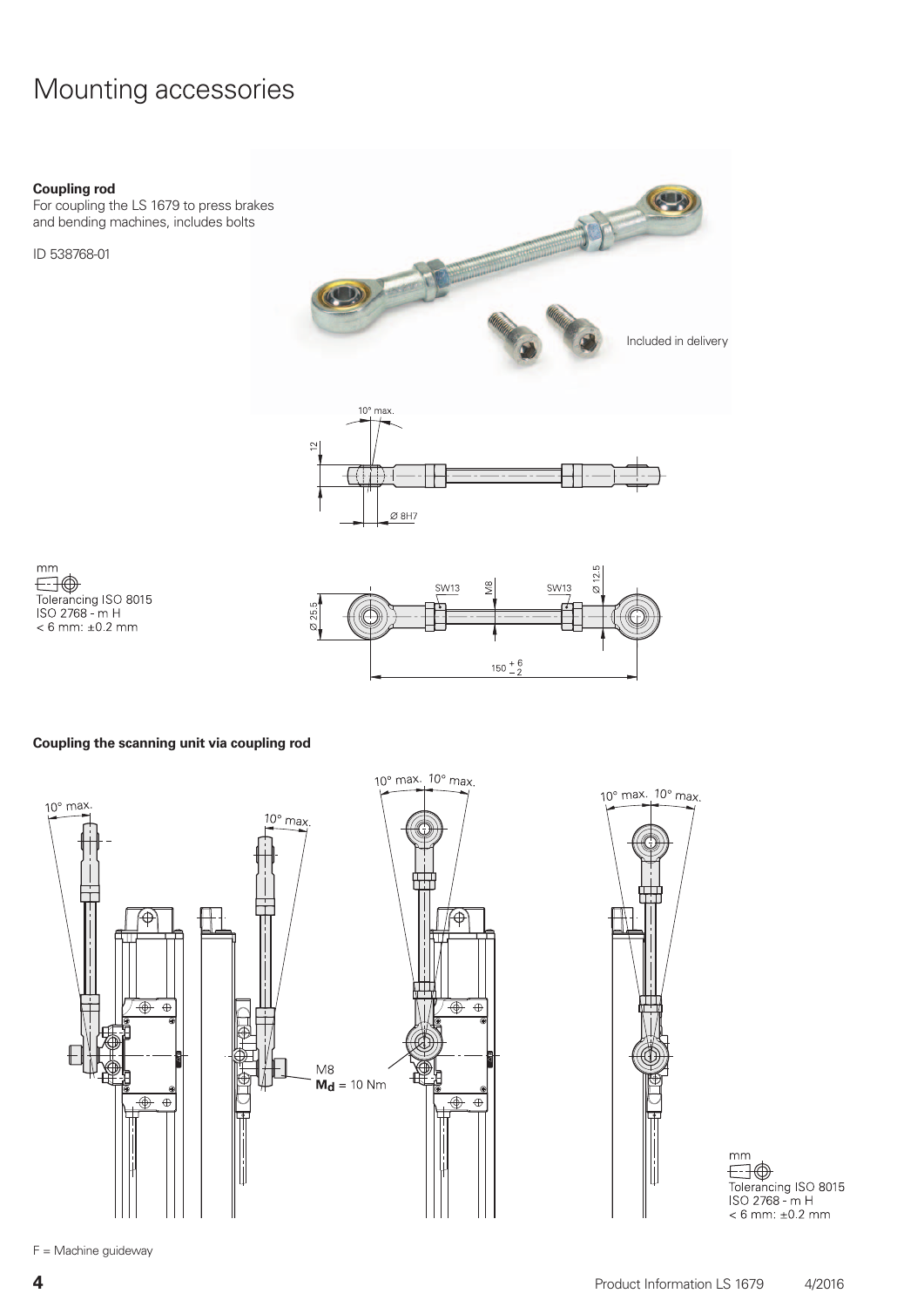### **Electrical connection**

Pin layout

| 12-pin M23 flange socket<br>or M23 coupling<br>$\frac{2}{3}$<br>$\frac{10}{10}$<br>$\equiv$<br>E<br>E |                 |                                   |                     |                     | $6\overline{6}$ |                     | 12-pin connector M23 | 車                   |          |                     | $\frac{6}{9}$<br>5                |  |                      |
|-------------------------------------------------------------------------------------------------------|-----------------|-----------------------------------|---------------------|---------------------|-----------------|---------------------|----------------------|---------------------|----------|---------------------|-----------------------------------|--|----------------------|
| Voltage supply                                                                                        |                 |                                   | Incremental signals |                     |                 |                     |                      | Other signals       |          |                     |                                   |  |                      |
| 戶<br>ᆂ                                                                                                | 12              | $\overline{2}$                    | 10                  | 11                  | 5               | 6                   | 8                    |                     | 3        | 4                   |                                   |  | 9                    |
|                                                                                                       | $U_{P}$         | <b>Sensor</b><br>$U_{\mathsf{P}}$ | 0V                  | <b>Sensor</b><br>0V | U <sub>a1</sub> | $\overline{U_{a1}}$ | U <sub>a2</sub>      | $\overline{U_{a2}}$ | $U_{a0}$ | $\overline{U_{a0}}$ | $\overline{U_{aS}}$ <sup>1]</sup> |  | Vacant $Vacant^{2)}$ |
|                                                                                                       | Brown/<br>Green | Blue                              | White/<br>Green     | White               | <b>Brown</b>    | Green               | Gray                 | Pink                | Red      | <b>Black</b>        | Violet                            |  | Yellow               |

**Shield** is on housing;  $U_P$  = Power supply

**Sensor:** The sensor line is connected internally to the respective power supply.

| 9-pin<br><b>D-sub connector</b><br>for DELEM<br>control | $\Box$<br>$\frac{4}{9}$ $\frac{5}{9}$<br>$\frac{3}{2}$<br>6789<br>A Transfer |                        |                     |                     |                |                     |          |                     |
|---------------------------------------------------------|------------------------------------------------------------------------------|------------------------|---------------------|---------------------|----------------|---------------------|----------|---------------------|
|                                                         | Voltage supply                                                               |                        | Incremental signals |                     |                |                     |          |                     |
| ᆗ                                                       | 9                                                                            | 5                      | 3                   | 8                   | $\overline{2}$ |                     |          | 6                   |
| <b>HEIDENHAIN</b>                                       | $U_{P}$                                                                      | 0V                     | $U_{a1}$            | $\overline{U_{a1}}$ | $U_{a2}$       | $\overline{U_{a2}}$ | $U_{a0}$ | $\overline{U_{a0}}$ |
| <b>DELEM</b>                                            |                                                                              |                        | T <sub>1</sub>      | T <sub>1</sub>      | T <sub>2</sub> | T <sub>2</sub>      | $T_0$    | $T_0$               |
|                                                         | Brown/Green<br>+ Blue                                                        | White/Green<br>+ White | <b>Brown</b>        | Green               | Gray           | Pink                | Red      | <b>Black</b>        |

**Shield** is on housing;  $U_P$  = Power supply

**Sensor:** The sensor line is connected internally to the respective power supply.